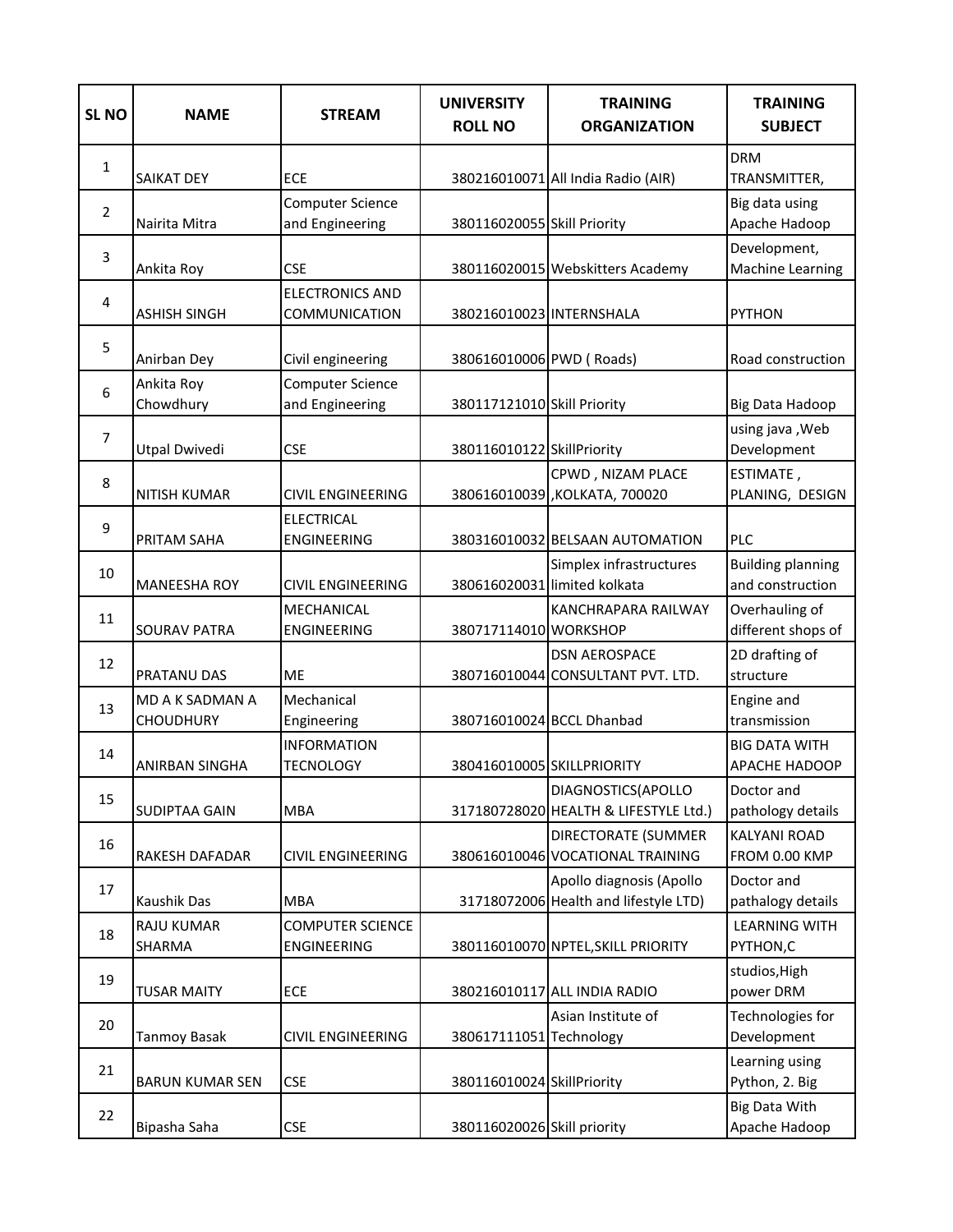| 23 |                               |                                            |                             |                                        | wave                                         |
|----|-------------------------------|--------------------------------------------|-----------------------------|----------------------------------------|----------------------------------------------|
|    | <b>SUBRATA DAS</b>            | <b>ECE</b>                                 |                             | 380216010106 ALL INDIA RADIO           | transmission, FM                             |
|    |                               | <b>COMPUTER</b>                            |                             | OGMA TECHLAB, SALT                     | DEVELOPMENT                                  |
| 24 | Anand Banerjee                | <b>APPLICATIONS</b>                        |                             | 31801217046 LAKE, SECTOR-V, KOLKATA    | <b>USING PYTHON</b>                          |
|    |                               | <b>MECHANICAL</b>                          |                             | <b>MSME TOOL ROOM-</b>                 |                                              |
| 25 | PALASH MALLICK                | ENGINEERING                                | 380716010040 KOLKATA        |                                        | <b>CNC MACHINING</b>                         |
|    |                               |                                            |                             |                                        | Big data with                                |
| 26 | Gangotri Sarkar               | Cse                                        | 380116020036 Skill Priority |                                        | appache hadoop                               |
|    |                               |                                            |                             | <b>METROPOLITAN</b>                    | <b>SANITATION</b>                            |
| 27 | <b>ROUNAK BISWAS</b>          | <b>CIVIL ENGINEERING</b>                   |                             | 380616010050 DEVELOPMENT               | SECTOR,                                      |
|    |                               |                                            |                             |                                        |                                              |
| 28 | APARAJITA KUNDU               | <b>COMPUTER SCIENCE</b><br>AND ENGINEERING |                             | 380116020019 SKILL PRIORITY            | <b>BIG DATA WITH</b><br><b>APACHE HADOOP</b> |
|    |                               |                                            |                             |                                        |                                              |
| 29 |                               | Information                                |                             |                                        |                                              |
|    | <b>Tanvir Ahmed Sheikh</b>    | Technology                                 |                             | 380416010057 Webtek Labs Pvt. Ltd.     | Asp. NET using C#                            |
| 30 |                               |                                            |                             |                                        | Development                                  |
|    | Anindita sarkar               | <b>BCA</b>                                 | 31801217044 Techscooper     |                                        | Using Python                                 |
| 31 |                               | Computer science                           |                             |                                        | <b>BIG DATA with</b>                         |
|    | Amisha Singh                  | and engineering                            | 380116020007 skillpriority  |                                        | Apache Hadoop                                |
| 32 |                               | Electrical                                 |                             | North eastern electric                 | turbine combined                             |
|    | Reshma Goswami                | Engineering                                |                             | 380316020039 power corporation limited | cycle power plant                            |
| 33 |                               |                                            |                             | <b>Bose Telecom Training</b>           | Training in                                  |
|    | <b>TANOY PANDIT</b>           | <b>ECE</b>                                 |                             | 380216010116 Centre, Kalyani.          | <b>Advanced Telecom</b>                      |
| 34 |                               |                                            |                             |                                        | <b>Result And Market</b>                     |
|    | Arpan Paul                    | <b>MBA</b>                                 |                             | 317180728003 The Times Of India        | Development                                  |
| 35 |                               |                                            |                             | PRASAR BHARATI ALL                     | OF STUDIOS, HIGH                             |
|    | <b>RAJESH NANDI</b>           | <b>ECE</b>                                 |                             | 380216010063 INDIA RADIO, KOLKATA      | <b>POWER DRM</b>                             |
|    |                               | Mechanical                                 |                             |                                        | Mechanical                                   |
| 36 | Snehasish Mukherjee           | Engineering                                |                             | 380716010064 Mukesh Training Academy   | Engineering                                  |
|    |                               | <b>MECHANICAL</b>                          |                             | <b>DSN AEROSPACE</b>                   | <b>2D DRAFTING OF</b>                        |
| 37 | RAHUL CHAKRABORTY ENGINEERING |                                            |                             | 380717111017 CONSULTANTS PVT.LTD.      | <b>STRUCTURES</b>                            |
|    |                               |                                            |                             |                                        | Web development                              |
| 38 | Manasi Dey                    | Computer science                           |                             | 380116020047 Olgma tech lab            | using php& my sql                            |
|    |                               |                                            |                             |                                        | construction and                             |
| 39 | Shubhrajit Deb                | Civil engineering                          |                             | 380617114034 PWD dharmanagar           | planning                                     |
|    |                               |                                            |                             |                                        |                                              |
| 40 |                               | <b>Computer Science</b><br>and Engineering | 380116020042 SkillPriority  |                                        | Big data with                                |
|    | Jyoti Choudhary               |                                            |                             |                                        | Apache Hadoop                                |
| 41 |                               | <b>COMPUTER SCIENCE</b>                    |                             |                                        | <b>LEARNING USING</b>                        |
|    | ANINDYA DEY                   | & ENGINEERING                              |                             | 380116010012 WEBTEK LABS PVT. LTD.     | <b>PYTHON</b>                                |
| 42 |                               |                                            |                             | <b>JAMALPUR LOCOMOTIVE</b>             | VOCATIONAL                                   |
|    | <b>SONU KUMAR</b>             | ME                                         | 380716010065 WORKSHOP       |                                        | <b>TRAINING</b>                              |
| 43 |                               |                                            |                             |                                        | Web development                              |
|    | Arindam Dutta                 | Computer science                           |                             | 380116020047 Ologna tech lab           | using php&mysql                              |
| 44 |                               |                                            |                             |                                        | Development                                  |
|    | Sayak Basu                    | <b>BCA</b>                                 | 31801217015 TechScooper     |                                        | Using PHP &                                  |
| 45 |                               |                                            |                             |                                        |                                              |
|    | SASWATA DUTTA                 | BBA(H)                                     |                             | 31805017019 Ogma Techlab               | <b>Digital Marketing</b>                     |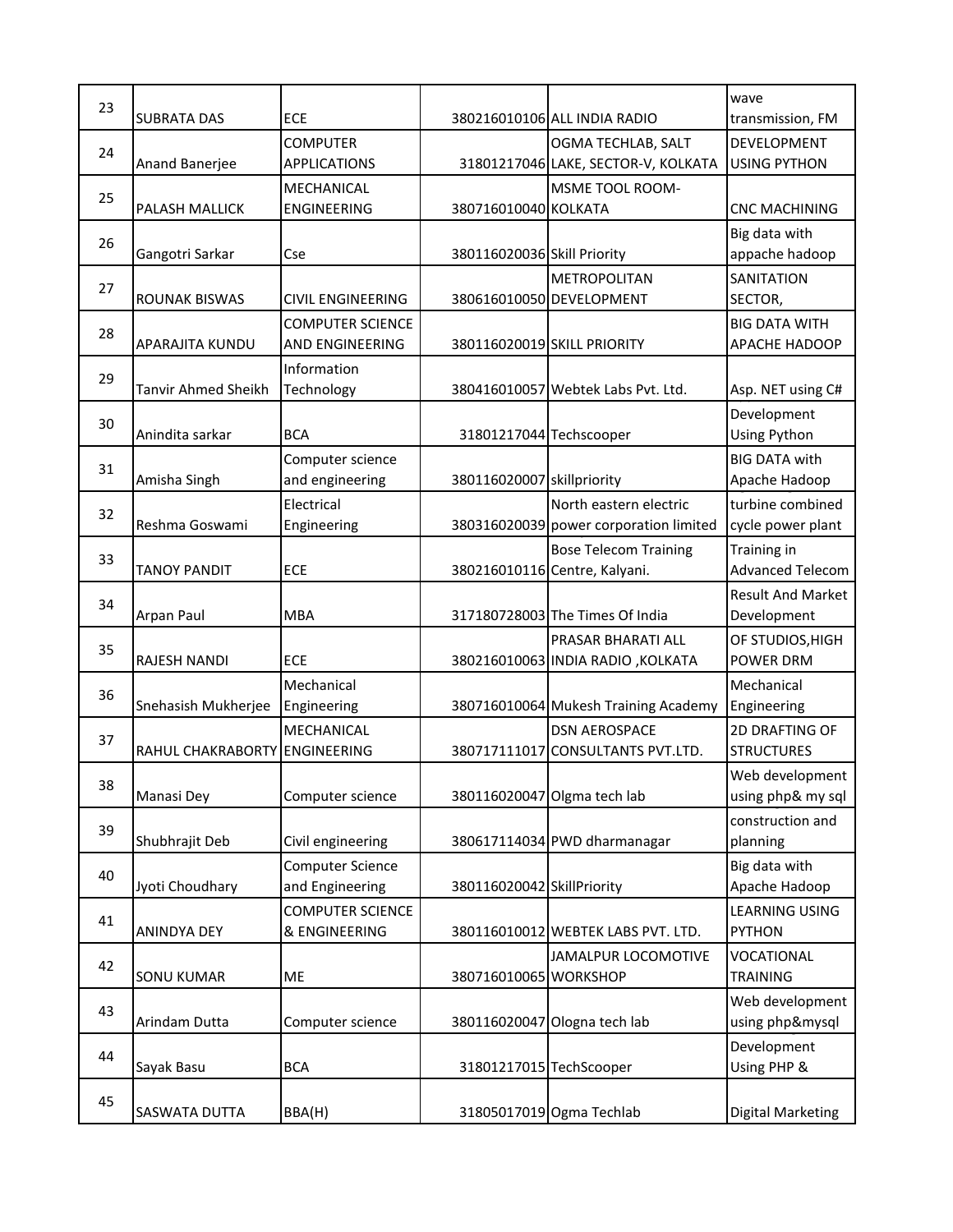| 46 |                      |                         |                             |                                    | Apache Hadoop            |
|----|----------------------|-------------------------|-----------------------------|------------------------------------|--------------------------|
|    | <b>TIYASHA GIRI</b>  | <b>CSE</b>              |                             | 380116020120 SKILL PRIORITY        | Certification            |
|    |                      |                         |                             |                                    |                          |
| 47 | SWARNAVA DUTTA       | <b>CSE</b>              | 380116010119 TECHNOLAB      |                                    | <b>JAVA</b>              |
|    |                      | communication           |                             |                                    |                          |
| 48 | Debabrata Roy        | engineering             | 380216010027 Mywbut         |                                    | 9 Robots in 8 Days       |
|    |                      |                         |                             |                                    |                          |
| 49 | Parama Aich          | <b>BBA</b>              |                             | 31805017034 Ogma TechLab           | <b>Digital Marketing</b> |
|    |                      |                         |                             |                                    |                          |
| 50 |                      |                         |                             |                                    | Web Development          |
|    | Ramaadyuti Battabyal | <b>CSE</b>              |                             | 380117111007 Ogma Tech Lab         | Using Php/MySql          |
| 51 |                      | <b>COMPUTER SCIENCE</b> |                             |                                    | <b>USING PYTHON</b>      |
|    | <b>SAURAV KUMAR</b>  | AND ENGINEERING         |                             | 380116010087 WEBTEK LAB PVT. LTD.  | AND R                    |
| 52 |                      | Computer science        |                             | Computer programming               | Android app              |
|    | Sraboni Chattoraj    | and engineering         | 380116020108 center         |                                    | development              |
|    |                      |                         |                             |                                    | Machine learning         |
| 53 | Jui Samadder         | Cse                     | 380116020041 Rajan Chettri  |                                    | using python             |
|    |                      | Computer                |                             |                                    | Development              |
| 54 | Utsab Roy            | Application             | 31801217001 Techscooper     |                                    | using Python             |
|    |                      | <b>Electronics and</b>  |                             |                                    | <b>Embedded System</b>   |
| 55 | Gauray Dowarah       | Communication           |                             | 380216010034 Ogma TechLab          | on Arduino               |
|    |                      |                         |                             |                                    |                          |
| 56 | SOUMYAMAY            |                         |                             |                                    |                          |
|    | <b>MONDAL</b>        | ECE                     | 380216010096 BSNL           |                                    | <b>NETWORKING</b>        |
| 57 |                      |                         |                             |                                    |                          |
|    | SIDDHARTH DAS        | <b>CSE</b>              | 380117111002 WEBTEK LABS    |                                    | ADVANCED JAVA            |
| 58 |                      | <b>MECHANICAL</b>       |                             | <b>MUKESH TRAINING</b>             |                          |
|    | <b>SUDIP CHANDRA</b> | <b>ENGINEERING</b>      | 380716010069 ACADEMY        |                                    | <b>AUTOMOBILE</b>        |
| 59 |                      |                         |                             | <b>DNS AEROSPACE</b>               | drafting of              |
|    | Rajesh Ghosh         | Mechanical              |                             | 380717111016 CONSULTANTS PVT.LTD.  | structures               |
|    |                      |                         |                             |                                    |                          |
| 60 | Aniket Roy           | <b>ECE</b>              | 380216010010 MYWBUT         |                                    | 9 Robots in 8 Days       |
|    |                      | <b>Computer Science</b> |                             |                                    | Machine Learning         |
| 61 | Aayush Kumar         | (CSE)                   | 380116010001 SkillPriority  |                                    | using Python             |
|    |                      |                         |                             |                                    | Development              |
| 62 | <b>Joy Biswas</b>    | <b>BCA</b>              | 31801217030 TechScooper     |                                    | Using Python             |
|    |                      |                         |                             |                                    |                          |
| 63 |                      | <b>Computer Science</b> |                             | Asian Institute Of                 | Modern                   |
|    | DISHANI GHOSAL       | and Engineering         | 380116020035 Technology     |                                    | Technology               |
| 64 |                      | <b>Computer Science</b> |                             |                                    | using python             |
|    | Priyabrata Pal       | and Engineering         | 380116010068 Skill Priority |                                    | certification            |
| 65 |                      | Information             |                             |                                    | Data science with        |
|    | Sneha mishra         | technology              | 380416020044 ogma tech lab  |                                    | Al                       |
| 66 | <b>SUBHODEEP</b>     |                         |                             |                                    | Programming with         |
|    | CHANDRA              | <b>CSE</b>              |                             | 380116010110 Internshala Trainings | python                   |
|    |                      |                         |                             | <b>VARIABLE ENERGY</b>             | SIM900 GPRS              |
| 67 | Soumi Majumdar       | ECE                     |                             | 380216020094 CYCLOTRON CENTRE      | connections &            |
|    |                      |                         |                             |                                    | Development              |
| 68 | Debolina Kundu       | <b>BCA</b>              | 31801217034 Techscooper     |                                    | Using Python             |
|    |                      |                         |                             |                                    |                          |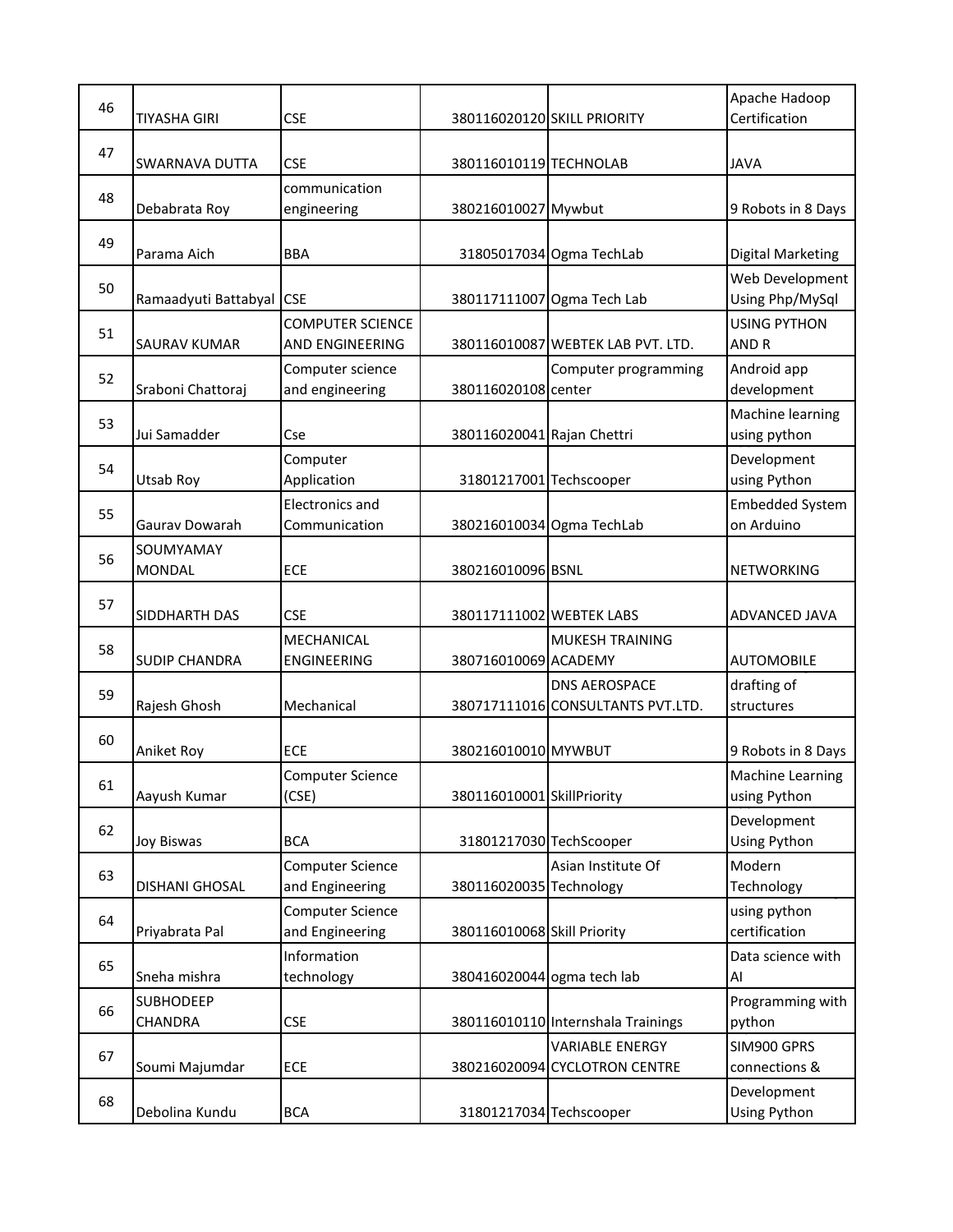| 69 |                       |                          |                             | <b>METROPOLITAN</b>                   | SANITATION, 2.                    |
|----|-----------------------|--------------------------|-----------------------------|---------------------------------------|-----------------------------------|
|    | <b>SAHELI BISWAS</b>  | <b>CIVIL ENGINEERING</b> |                             | 380616020051 DEVELOPMENT              | <b>AUTOCAD</b>                    |
|    |                       | Information              |                             |                                       | Big Data with                     |
| 70 | Debarka Chakraborty   | Technology               | 380416010012 SkillPriority  |                                       | Apache Hadoop                     |
|    |                       | Computer science         |                             |                                       | Big data using                    |
| 71 | Susmita Rudra Pal     | and engineering          | 380117121009 Skill priority |                                       | Hadoop                            |
|    |                       |                          |                             |                                       | DEVELOPMENT                       |
| 72 | DIPTA GOSWAMI         | <b>CSE</b>               |                             | 380116010034 OGMA TECH LAB            | <b>USING</b>                      |
|    |                       |                          |                             |                                       |                                   |
| 73 |                       | MECHANICAL               |                             |                                       | PRODUCTION OF                     |
|    | JOYDEEP MALAKAR       | ENGINEERING              |                             | 380716010018 RIFLE FACTORY, ISHAPORE  | <b>ARMS</b>                       |
| 74 | RAKESH CHANDRA        |                          |                             |                                       | Python                            |
|    | <b>DEY</b>            | <b>BCA</b>               | 31801217022 TechScooper     |                                       | Programming                       |
| 75 |                       |                          |                             |                                       | Construction of                   |
|    | <b>SULIP DHABAL</b>   | <b>CIVIL ENGINEERING</b> |                             | 380616010063 P.W. (Roads) Directorate | Roads                             |
| 76 |                       |                          |                             |                                       | <b>Big Data With</b>              |
|    | RITOSHREE DHAR        | <b>CSE</b>               | 161230110079 Skill Priority |                                       | Apache Hadoop                     |
|    |                       |                          |                             |                                       | Big Data with                     |
| 77 | Snehasis Langal       | I.T.                     | 380416010045 SkillPriority  |                                       | Apache Hadoop                     |
|    |                       |                          |                             | Computer programming                  | Android                           |
| 78 | Ritesh singh          | Cse                      | 380116010078 centres        |                                       | development                       |
| 79 |                       |                          |                             | <b>Development Authority</b>          | Training of Water                 |
|    | <b>ATANU DAS</b>      | <b>CIVIL ENGINEERING</b> | 380616010016 (KMDA)         |                                       | <b>Treatment Plant in</b>         |
|    |                       |                          |                             |                                       |                                   |
| 80 |                       |                          |                             | <b>METROPOLITAN</b>                   | training in 'Water                |
|    | <b>ROHAN BISWAS</b>   | Civil Engineering        |                             | 380616010048 DEVELOPMENT              | & Sanitation                      |
| 81 |                       | communication            |                             | <b>ORDNANCE FACTORY</b>               | Project on control                |
|    | <b>MANASI GHOSH</b>   | engineering              | 380216020043 DUMDUM         |                                       | system.                           |
| 82 |                       | <b>ELECTRICAL</b>        |                             | <b>JIS COLLEGE OF</b>                 | <b>AUTOMATION</b>                 |
|    | <b>SHWETA KUMARI</b>  | <b>ENGINEERING</b>       | 380316020053 ENGINEERING    |                                       | WITH PLC AND                      |
| 83 |                       |                          |                             |                                       |                                   |
|    | Sudipta Debnath       | Civil Engineering        | 380617114035 P.W.D          |                                       | Construction works                |
|    |                       |                          |                             | ARDENT COMPUTECH Pvt.                 |                                   |
| 84 | <b>ROUNAK DHAR</b>    | <b>BCA</b>               | 31801217020 Ltd.            |                                       | ASP.NET with C#                   |
|    |                       |                          |                             |                                       | PROGRAMMING                       |
| 85 | <b>ABHISHEK SINGH</b> | ECE                      | 380216010003 INTERNSHALA    |                                       | WITH PYTHON                       |
|    |                       |                          |                             |                                       |                                   |
| 86 | Pearl Dey             | <b>CSE</b>               | 380116020063 Kharagpur      | Internshala, NPTEL, IIT               | using Angular<br>JS(WebTek Labs), |
|    |                       |                          |                             |                                       |                                   |
| 87 | Ankit kumar           |                          |                             | ROARK CONSULTING                      |                                   |
|    | choudhary             | Civil Engineering        |                             | 380616010008 ENGINEERINGS LLP         | Staad pro                         |
| 88 |                       |                          |                             | <b>ARDENT COMPUTECH</b>               |                                   |
|    | <b>SHUBHAM PAL</b>    | <b>BCA</b>               | 31801217012 PVT.LTD.        |                                       | <b>ASP.NET WITH C#</b>            |
| 89 |                       | <b>Computer Science</b>  |                             |                                       |                                   |
|    | Sanchayeta Ghosh      | and Engineering          |                             | 380116020082 WebTek Labs Pvt. Ltd.    | PHP using MySQL                   |
| 90 |                       |                          |                             | education, Webskitters                | python, Android                   |
|    | Aman Adarsh           | <b>CSE</b>               |                             | 38011601006 Academy, Ericsson,        | development,                      |
|    |                       | MECHANICAL               |                             | LIMITED ( PARADIP                     | OF MECHANICAL                     |
| 91 | MITRAJIT SAHOO        | ENGINEERING              | 380716010033 REFINERY)      |                                       | <b>EQUIPMENTS AND</b>             |
|    |                       |                          |                             |                                       |                                   |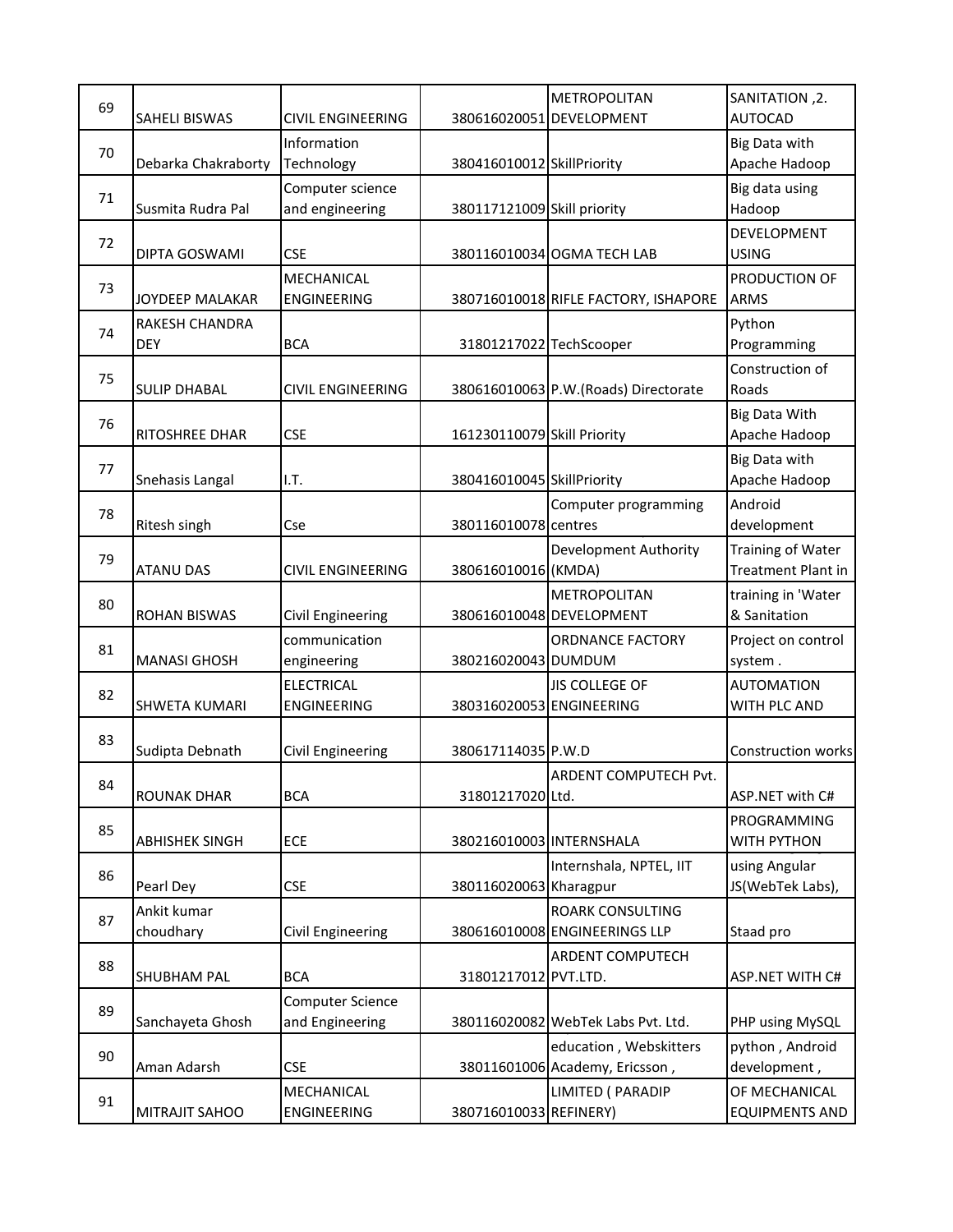| 92  | Priyanka Pandey        | IT                                         |                             | 380416020027 Skill Priority (JISCE)                        | Big Data with<br>Apache Hadoop               |
|-----|------------------------|--------------------------------------------|-----------------------------|------------------------------------------------------------|----------------------------------------------|
| 93  |                        |                                            |                             | <b>MUKESH TRAINING</b>                                     | <b>INDUSTRIAL</b>                            |
|     | <b>TANMOY SARKAR</b>   | MECHANICAL                                 | 380716010075 ACADEMY        |                                                            | <b>TRAINING</b>                              |
| 94  | Md Ripan Khan          | Civil Engineering                          | 380617111006 PWD            |                                                            | <b>Building</b>                              |
| 95  | Sayanta Banerjee       | Communication<br>Engineering               |                             | 380216010080 All India Radio Aakashvani                    | Amplification and<br>Satellite               |
| 96  | Arijit sai             | <b>ECE</b>                                 | 380216010019 MYWBUT         |                                                            | Application and<br>Development               |
| 97  | SOURAV KUNDU           | <b>COMPUTER SCIENCE</b><br>ENGINEERING     | 380116010106 WEBTEK LABS    |                                                            | <b>LEARNING WITH</b><br><b>PYTHON</b>        |
| 98  | <b>RAKESH NAG</b>      | MECHANICAL                                 | 380716010049 PLANT          | <b>ONGC TRIPURA POWER</b>                                  | <b>COMBINE CYCLE</b><br><b>POWER PLANT</b>   |
| 99  | Goutam Dey             | ECE                                        | 380217111002 BSNL           |                                                            | ANS, FTTH, IT,<br>MOBILE.                    |
| 100 | NANDITA SARKAR         | <b>INFORMATION</b><br><b>TECHNOLOGY</b>    | 380416020022 SKILLPRIORITY  |                                                            | <b>BIG DATA WITH</b><br><b>APACHE HADOOP</b> |
| 101 | Rinika Manna           | <b>Computer Science</b><br>and Engineering |                             | 380116020076 WebTek Labs Pvt.Ltd.                          | Web Designing<br>using Angular Js            |
| 102 | <b>SUVRAJIT MONDAL</b> | <b>ME</b>                                  |                             | 380716010074 Mukesh Training Academy                       | Automobile                                   |
| 103 | Shweta shree           | Computer science<br>and engineering        | 380116020093 Skillpriority  |                                                            | Big data hadoop<br>apache                    |
|     | <b>MAMUNOOR</b>        |                                            |                             | Narula Institute of                                        |                                              |
| 104 | <b>MALLICK</b>         | <b>MBA</b>                                 | 317180728008 technology     |                                                            | working capital                              |
| 105 | Rimi Das               | Civil Engineering                          | 380617122010 NBCC           |                                                            | town hall,<br>bishalgarh                     |
| 106 | ADIL SHAFIQUE          | Civil                                      |                             | KOLKATA METROPOLITAN<br>380616010003 DEVELOPMENT AUTHORITY | ROAD anb<br><b>BIRDGES</b> sector            |
| 107 | Debopriya Karmakar     | <b>BCA</b>                                 |                             | National Institute for<br>31801217033 Industrial Training  | Python<br>Programming                        |
| 108 | <b>Tanmoy Mahanty</b>  | Mechanical<br>Engineering                  | 380717111012 WORKSHOP       | <b>KANCHRAPARA RAILWAY</b>                                 | Rail Coaches<br>reapiring                    |
| 109 | Satyajit pal           | Meechanical<br>engineering                 |                             | <b>DSN Aerospace</b><br>380717111009 Consultants pvt. Ltd. | drafting of<br>structures                    |
| 110 | Ipsita Sengupta        | ECE                                        |                             | 380216020038 BSNL, SKILL PRIORITY                          | & Machine<br>learning using                  |
| 111 | Arpita Patari          | Mechanical<br>Engineering                  |                             | <b>DSN AEROSPACE</b><br>380717121004 CONSULTANTS PVT. LTD. | 2D Drafting of<br>Structures.                |
| 112 | Shambhavi              | Information<br>Technology                  |                             | 380416020038 WebTek Labs Pvt. Ltd.                         | <b>Machine Learning</b><br>Using Python      |
| 113 | Ankita Mitra           | Information<br>Technology                  |                             | 380416020006 Web Tek Labs Pvt. Ltd.                        | Machine Learning<br>Using Python             |
| 114 | Nuzhat shamim          | Computer science<br>and engineering        | 380116020061 Skill priority |                                                            | Apache Hadoop<br>Certification(date:-        |